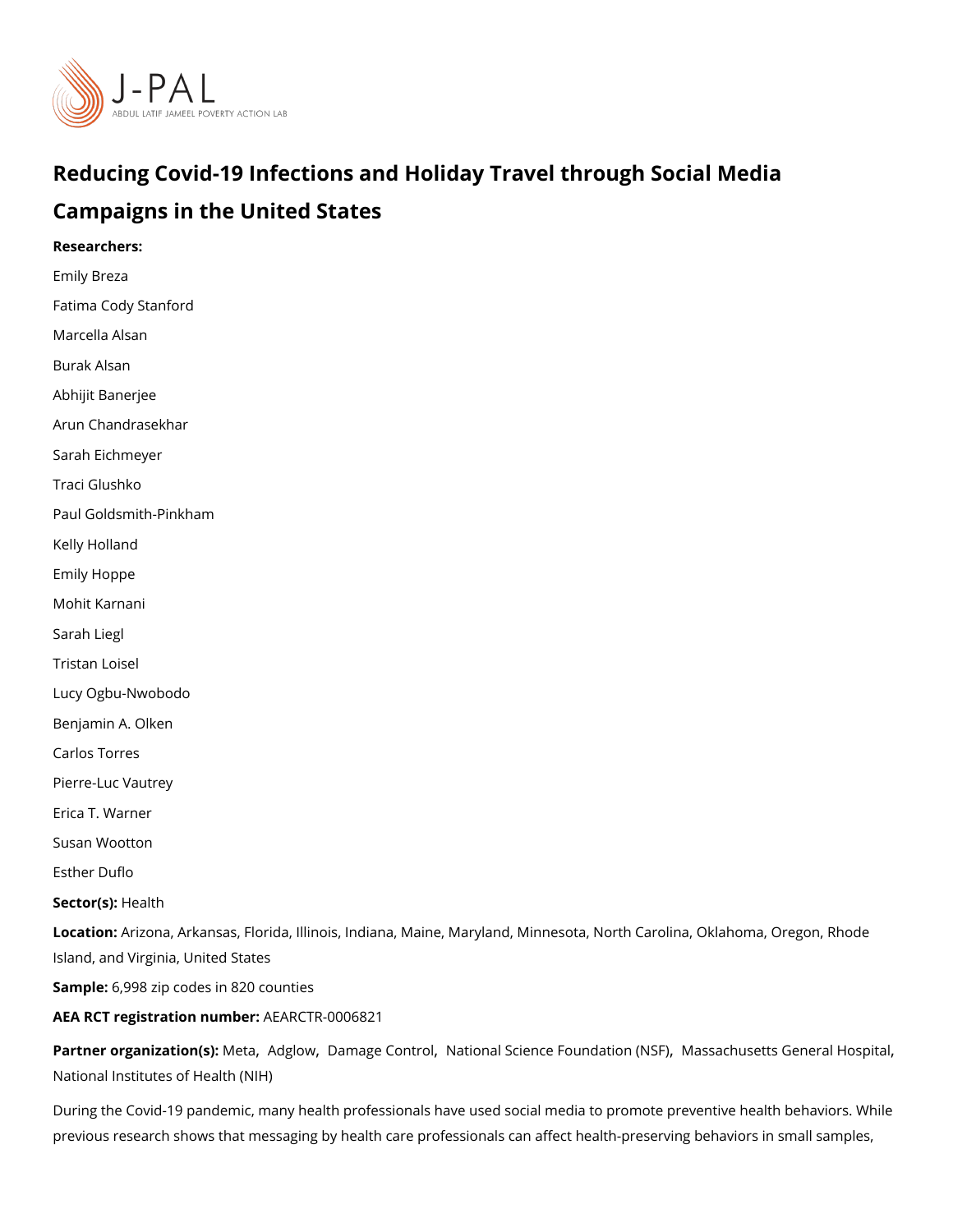this evaluation is the first to test the effectiveness of such messaging at scale using social media. By running a Facebook public health campaign, researchers found that social media messaging from doctors and nurses reduced holiday travel and subsequent Covid-19 infection rates. This suggests that social media campaigns may be an impactful and cost-effective way to slow the spread of Covid-19 and enact behavior change.

## **Policy issue**

Throughout the Covid-19 pandemic, there has been a critical need to rapidly and effectively disseminate information at largescale to promote preventive health behaviors and curb further spread of the virus. While health professionals have been spreading public health messages on social media, there has not yet been concrete evidence to demonstrate that this communications strategy can influence behavior at a large scale. To control the ongoing Covid-19 crisis, as well as future pandemics, it is critical to understand the effectiveness of physician- and nurse-led social media messaging at scale. Can widespread public health messaging on social media reduce Covid-19 infections and affect travel behaviors?

## **Context of the evaluation**

In November 2020, when Covid-19 cases were rapidly increasing in the United States, the Centers for Disease Control and Prevention (CDC) issued public guidance encouraging people to limit their travel for the upcoming holidays (Thanksgiving and Christmas.) Since the virus can be more easily transmitted by travelers or families celebrating indoors, it is especially critical to take precautionary health measures and limit travel during the holidays.

Facebook reaches almost 70 percent of American adults, with 36 percent getting their news predominantly from the platform, so it is a suitable site for a large-scale public health campaign. To disseminate CDC guidance broadly and identify public health strategies to effectively reach a large audience and impact human behavior, researchers used Facebook to launch a Covid-19 prevention campaign.

Since Facebook collects publicly available data on user locations from users who opt into location history sharing, researchers were able to obtain data on users' travel from November to December 2020. As thirteen US states publish weekly Covid-19 statistics, researchers also obtained Covid-19 caseload data from 6,998 zip codes, out of over 40,000 in the country, spanning 820 counties.

On average, 46 percent of zip codes were classified as urban, with 36 percent of counties leaning Democrat and 62 percent leaning Republican, which mirrored the general composition of the United States at the time.

## **Details of the intervention**

Researchers conducted an evaluation of a large-scale Facebook advertising campaign to test whether short video messages recorded by nurses and doctors could affect preventive health behaviors and reduce Covid-19 infections. Overall, more than 35 million Facebook users received over 111 million total ads in their feeds containing 20-second video messages. The messages encouraged people to stay at home rather than travel over Thanksgiving and Christmas. In the time before Thanksgiving, researchers randomly assigned 820 counties from thirteen states to one of two campaign intensity levels. Within each county, zip codes were randomly assigned to treatment or control. Prior to Christmas, researchers excluded a group of fully rural counties from the study that ranked in the top tercile of votes for Donald Trump in the 2020 election, to account for growing polarization between the election and the inauguration. The remaining counties were re-randomized to one of two campaign intensity levels for the Christmas campaign:

1. *High-intensity group:* At Thanksgiving, 410 randomly assigned counties were assigned to the high intensity group. Among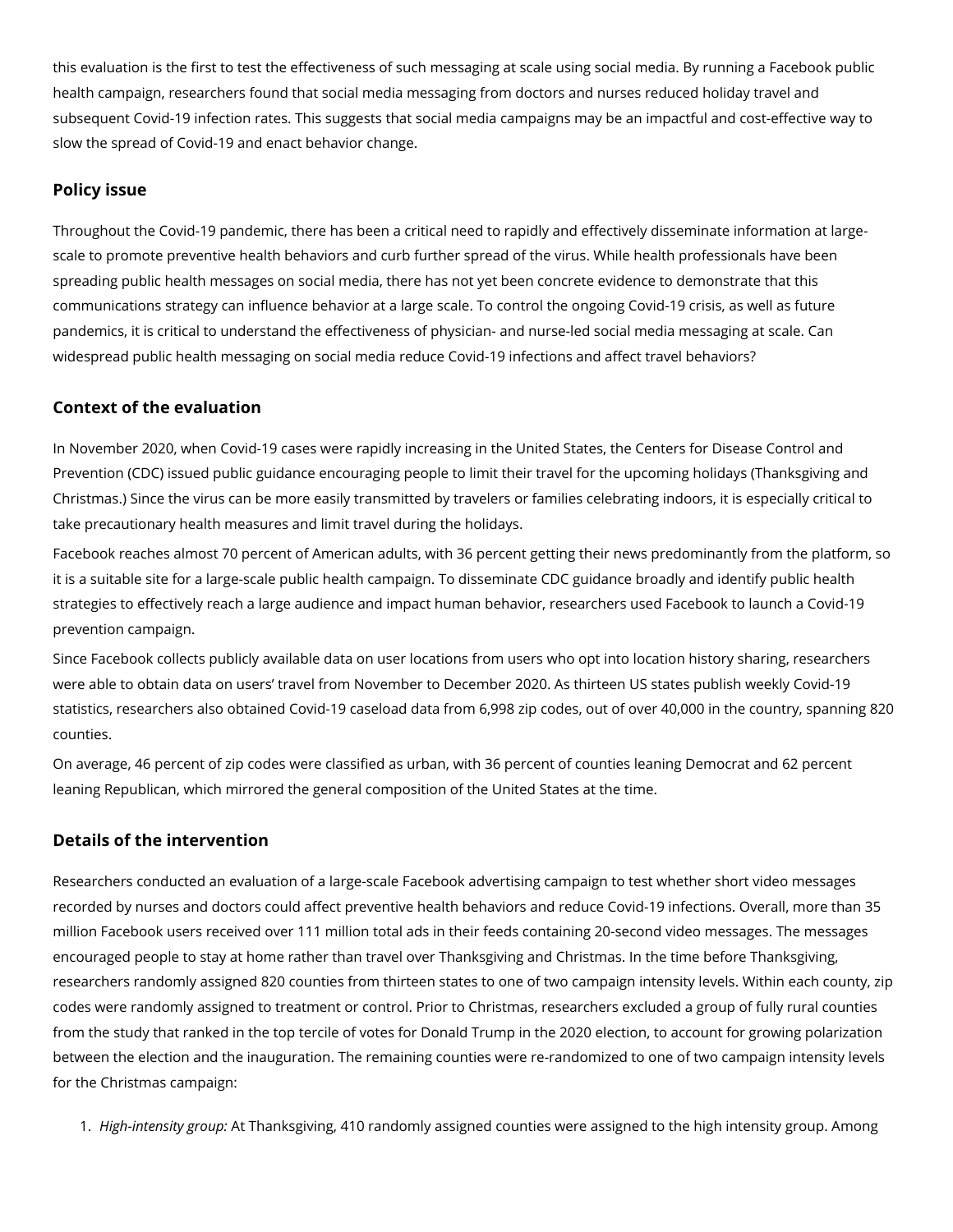those 410 counties, 2,608 zip codes (nearly 75 percent) were randomly assigned to receive the ad campaign between November 14-29, and the other 871 zip codes were assigned to a comparison group. For the Christmas campaign, researchers randomly assigned 386 counties to the high-intensity group, within which 2,485 zip codes received the messages from December 17-31 and the other 829 to a comparison group.

2. *Low-intensity group:* At Thanksgiving, in 410 randomly assigned counties, 819 zip codes (or 25 percent) were randomly assigned to receive the low-intensity "stay at home" messages between November 14-29. The other 2,475 zip-codes were assigned to a comparison group that received no messaging. For the Christmas campaign, after the exclusion of fully rural counties, researchers randomly assigned 381 counties to the low-intensity group. Within those counties, 871 zip codes were randomly assigned to receive the messages in the lead-up to Christmas, and the other 2,558 to a comparison group.

In total, more than 11 and 23 million Facebook users were reached by the Thanksgiving and Christmas campaigns, respectively. On average, users in the study received two to three videos in November and three to four videos in December. Following the campaigns, publicly-available county-level location data of Facebook users and zip-code-level Covid-19 statistics from state databases were used to track distance traveled over the holidays and Covid-19 infections in the two-week period starting five days after the holiday (the average incubation time for Covid-19 infections).

## **Results and policy lessons**

Researchers found that the social media campaigns led to a substantial decrease in holiday travel and subsequent Covid-19 infections. High intensity counties saw a reduction in average distance traveled from home compared to low intensity counties in the three days leading up to the holidays. In zip-codes that received the intervention, cases of Covid-19 decreased compared to zip codes that did not receive the Facebook messages. Throughout the campaigns, over 12 percent of targeted users watched at least three seconds of a video, which represented high engagement compared to Facebook industry averages (of 1 to 2 percent for ads; 6 percent for video posts).

*Holiday travel:* The social media campaign led to a reduction in distance traveled over the holidays, especially in counties that received higher coverage of Facebook ads. In these high-intensity counties, distance traveled in the three days before the holidays decreased by 4.4 percentage points compared to February 2020, which was 1 percentage point larger than the travel reduction in low-intensity counties. While the campaign did not see any effects on the holidays (Thanksgiving or Christmas) the decrease of average distance traveled in the three days prior suggests that the messages had effects on holiday-related travel.

*Covid-19 cases:* The social media campaign led to a 3.5 percent reduction in Covid-19 cases following the holidays in intervention zip-codes compared to the comparison zip-codes after the average incubation period for Covid-19. There was a slightly larger reduction in Covid-19 cases in high-intensity counties compared to low-intensity counties.

*Political affiliation and geography:* Researchers did not observe differences in impacts between Republican and Democratic counties, or urban versus rural counties, suggesting that individuals were responsive to physician-delivered messages regardless of geography or political affiliation. With the broad reach and instant dissemination of platforms such as Facebook, these results suggest that large-scale social media campaigns may be an effective tool to distribute accurate public health messages to a vast audience.